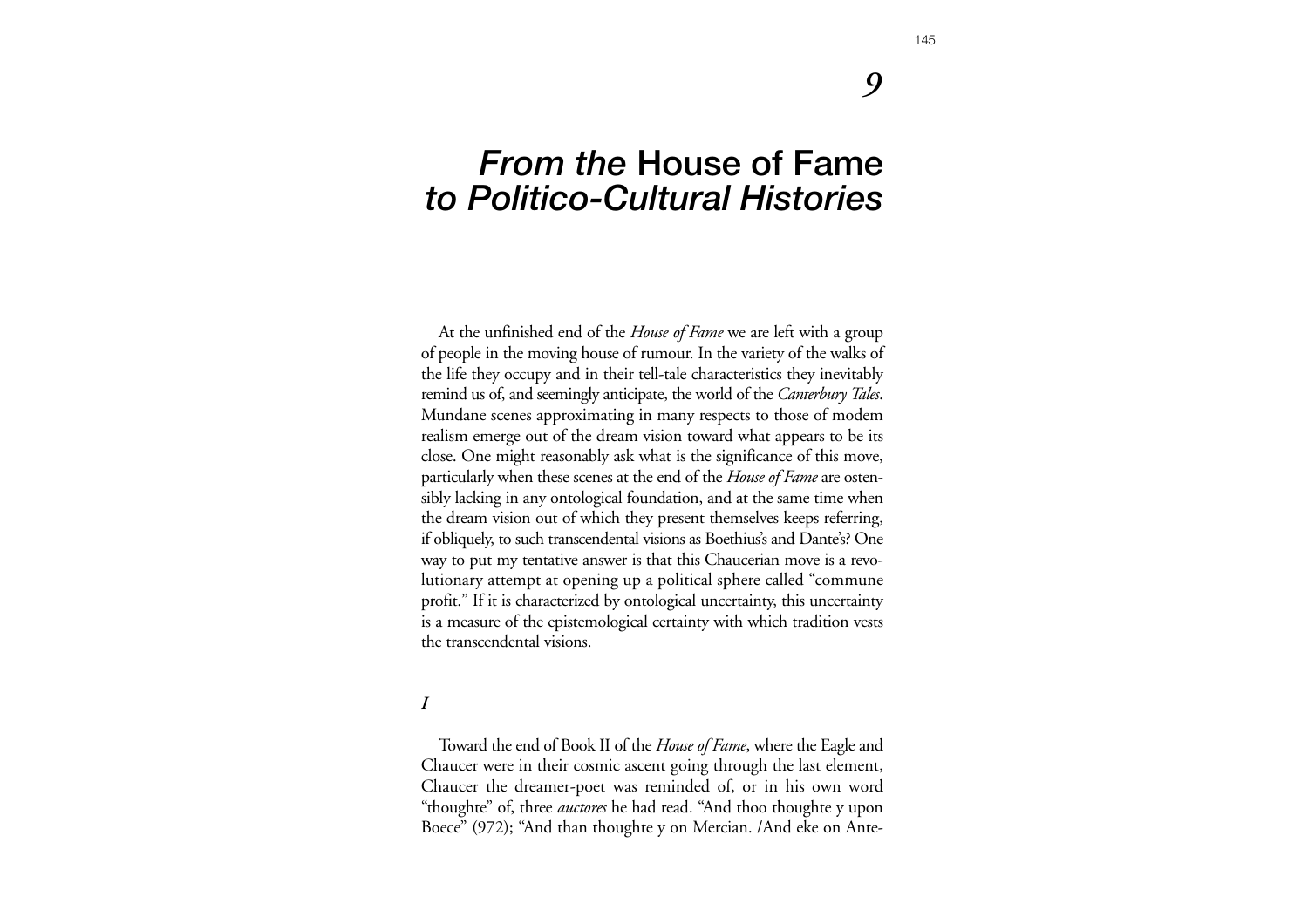claudian" (985–86). **<sup>1</sup>** Boethius, Martianus Capella and Alan of Lille, all belong to and form the tradition of the cosmic flight vision, where an allegorical subject-figure ventures an imaginative and symbolic ascent to heaven for the attainment of a transcendental ideal. In Alan of Lille's *Anticlaudianus* Prudenita/Fronesis is in quest of the grand redemptive ideal for *homo novus*; **<sup>2</sup>** in Martianus Capella's *De Nuptiis Mercurii et Philologiae*, Philologia for the acquisition of total, encyclopaedic knowledge; and in *De Consolatione Philosophiae*, "Mens" (Mind) for the recorety and repossession of its true, eternal dwelling place. **<sup>3</sup>** A contrast between these grand flights and Chaucer's is immediately obvious: instead of allegorical personifications such as Mens, Philologia or Prudentia, Chaucer the individual dreamer-poet is carried off for the ascent, and the ascent itself is made not for some transcendental ideal but merely for a gift of <sup>a</sup>"tyding," which he is fortunate enough to be given an opportunity of acquiring. Chaucer's cosmic flight is to all intents and purposes an ironic and bathetic vision. But there is more than that.

When Chaucer the dreamer-poet "thoughte" on Boethius, Martianus Capella, and Alan of Lille there took place, I would argue, what can be called "a perspectival inversion of the transcendental." By this I mean the inversion of perspective from a theo- and cosmocentric transcendentalism to something like geocentric empiricism. Needless to say, for Alan, Martianus Capella and Boethius, the entire universe or cosmos with its proper harmony and authoritative design is assumed to supply a substantial basis for philosophico-allegorical fabulation and is anything but the object of experiential proof. In Chaucer's vision, however, this basic underlying principle is overturned and replaced with, as it were, an empiricist one of "seeing is believing":

And than thoughte yon Marcian, And eke on Anteclaudian, That sooth was her description Of alle hevenes region, *As fer as that y sey the preue; Therefore y kan hem now beleve*. (985–90; emphasis mine)

Personal experience rather than the bookish authority of knowledge, observable proof rather than invisible apriority, provide the basis for true recognition. As such the idea looks so seductively modem that it makes us almost unmindful of the power and authority of the *auctores*, which must be duly assumed if the intended humour is not to be lost on us. Chaucer's *recognition* of what he is actually seeing is, in the first place, predicated on his reading of the *auctores*: "thoughte y on Alan…" But, as it turns out, the validity of this vision is immediately relegated, by Chaucerian inversion, to the empiricist proof: the small world of subjectivity ("thoughte y") swallows up, in the last analysis, the transcendental macrocosm.

It is important to note here that this perspectival inversion is subtly accomplished and ingeniously implied in the functioning of the word "thoughte" (as both noun and verb). What is first recognized, i.e., taken cognizance of, through the traditional and authoritative representation (established by the *auctores*) of the universe, is in another moment put to subjective proof and authorization. The authority of traditional representation pales before the authorizing subject. The importance of this epistemological inversion, this replacement of suprapersonal authority with the personal, can be more fully appreciated if we go back some ten lines or so and think about the two occurences of the word "thought(e)." One is a verb and the other an English rendering of the Latin noun mens, one of the Boethian keywords:

And thoo *thoughte* y opon Boece. That writ. "A *thought* may flee so hye Wyth fetheres of Philosophye, To passen everych element. And whan he hath so fer ywent, Than may be seen behynde hys bak

<sup>1.</sup> All quotations from Chaucer in this paper are from *The Riverside Chaucer*, gen. ed. L. D. Benson (Boston, 1987).

<sup>2.</sup> Cf. especially Richard H. Green, "Alan of Lille's *Anticlaudianus*: Ascensus Mentis in Deum," *Annuale Medievale* 8 (1967): 3–16.

<sup>3.</sup> It may be controversial to take the protagonist of *De Consolatione Philosophiae* not as Boethius but as *mens*, but since Lady Philosophy's teaching consists in the recognition that the end of man is mind's self-recollection of its home and its self-identification with the transcendental god, there is reason to argue that the essential structure of the *De Consolatione* is to be construed in line with the Neo-Platonic tradition of the *ascensus mentis in deum or itinerarium mentis*. For this background, see Edmund Reiss, *Boethius* (Boston, 1982), pp. 147–53.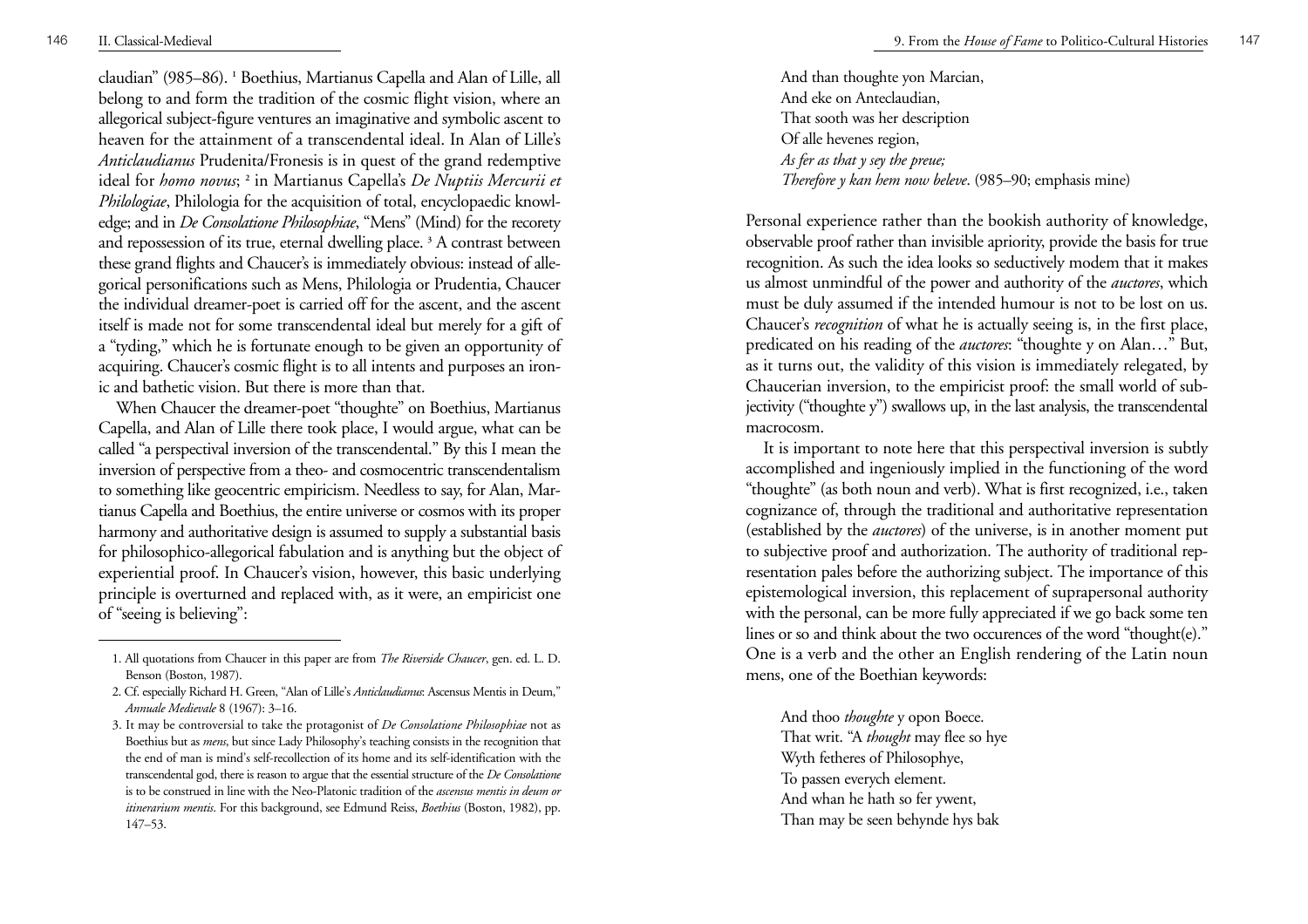#### Cloude"—and a1 thay y of spak. (972–78; emphasis mine.)

The juxtaposition, I believe, is deliberate and significantly related to the problem of "the inversion of the perspective." The second "thought" (973) here, ostensibly quoted and translated from Boethius, is in the original Latin *mens*. It is arguably an interesting question to ask why Chaucer did choose the English word "thought" rather than "minde" for translation. It could be that Chaucer's rendering as "thought" simply derives from the French *la pensée* as found in Jean de Meung's version of *De Consolatione Philosophiae*; **<sup>4</sup>**but one must not overlook the difference between Chaucer's "a thought" and rhe French "*la pensée*"—whether countable or not is in this particular instance is crucial. Besides, what matters is not the question of the provenance of the form of the rendering as such but its function and significance in comparison and reference to the original context. This brings us to the first *metrum* of Book IV of the *De Consolatione*, whose initial lines, as we have noted, are quoted by Chaucer himself upon seeing what this well-known metre makes him reminiscent of. The *metrum*, interestingly enough for our purposes, is in fact the *locus classicus* of "the inversion of perspective."

To put it briefly, the metre describes the ascent of the *mens* (mind) toward the furthest end of the universe and even beyond it onto the other side—the mind "leaves the furthest pole, /And stands on the outside of the swift upper air" (lines 16–17) **<sup>5</sup>** —where God reigns in his eternal, blissful kingdom. As typical of the *ascensus mentis in deum*, the ascent is specifically envisaged in the mode of reminiscence and characterized as a home-coming. The *mens*, once illuminated by the light of philosophy, will remember if darkly its rightful home in God and willingly seek to go back. The home-coming occasions or brings with it the inversion of perspective from geocentric to theocentric, from Fortune-dominant view to providential vision, or, alternatively, from mutable beings to eternal Being: the cosmos turned inside out, its centre replaced with its periphery. By virtue of the "mind" reminiscent—*mens memor*—of its true origin and home, eternity and totality and truth are to be identified in the transcendental vision.

The Boethian *mens*, then, must reasonably be considered an attribute of God, whose extension in principle should be intelligible but is in practice only darkly graspable in the individual mind. According to the medieval system of epistemology, which consists of the three major types of perception and knowledge (*imagination, ratio/ratiocination, and intellegentia/intellectus*), the remembrance of things divine has nothing whatsoever to do with *imaginatio* and is even beyond the reach of *ratio*. It is only at the level of *intellengentia*—the mode of knowledge arguably farthest from what could be called empiricist objectivism—that the identification of Godly *mens* with one's own mind, hence true recognition /reminiscence has a chance to take place. **<sup>6</sup>**

The Boethian *mens*, in this way, is inseparably wedded to the Neo-Platonic doctrine of reminiscence and its concomitant vision of the perspectival inversion of the universe. Chaucer, I believe, was fully aware of these implications when he translated the word *mens* into "thought" and juxtaposed therewith "thoughte y." For when, in the passage following the above-mentioned quotation from Boethius, Chaucer expresses, perhaps in an humorous vein, his sense of confusion resulting from the excess of spirituality he unexpectedly feels in himself it must be assumed that the whole problematic of the Boethian *mens* is on his mind:

<sup>4.</sup> References to Jean's *Li Livres de Confort* are to the edition by V. L. Dedeck-Héry in *Medieval Studie*s 14 (1952): 165–275.

<sup>5.</sup> References to Boethius's *De Consolatione Philosophiae* are to H. F. Stewart's edition and translation in the Loeb Classical Library (Mass: Cambridge, 1918).

<sup>6.</sup> Cf. Lady Philosophy's discussion (in Book IV, pr. vi.) on the distinction between Providence and Fate. Explanation is made on the analogy of "a number of spheres turning about the same centre," whose "innermost one approaches the simplicity of middleness and is a sort of pivot for the rest." And "in a similar manner, that which is furthest separated from the principal mind [*prima mens*] is entangled in the tighter meshes of fate, and a thing is more free from fate the more closely it moves towards the centre of all things." This set of concentric spheres naturally reminds us of its archetype, the structure of the grand cosmic design, but through the divine vision set forth by Philosophy its centre has already been replaced by the true one, the *prima mens*. This spherical inversion is a matter of epistemology and according to Philosophy, can only be accomplished through the exercise of *intellectus*: "Therefore as reasoning [*ratiocination*] is to understanding [*intellectus*], as that which becomes is to that which is, as time is to eternity, as the circle is to that which its centre, so is the moving course of fate to the unmoving simplicity of providence."

The striking metaphor of the concentric spheres, used by Lady Philosophy to explain the central importance of the *prima mens* and providence and of its recognition through *intellectus*, seems to me to find its ironical echo in the doctrine of airy transmission propounded by Chaucer's Eagle (782–821).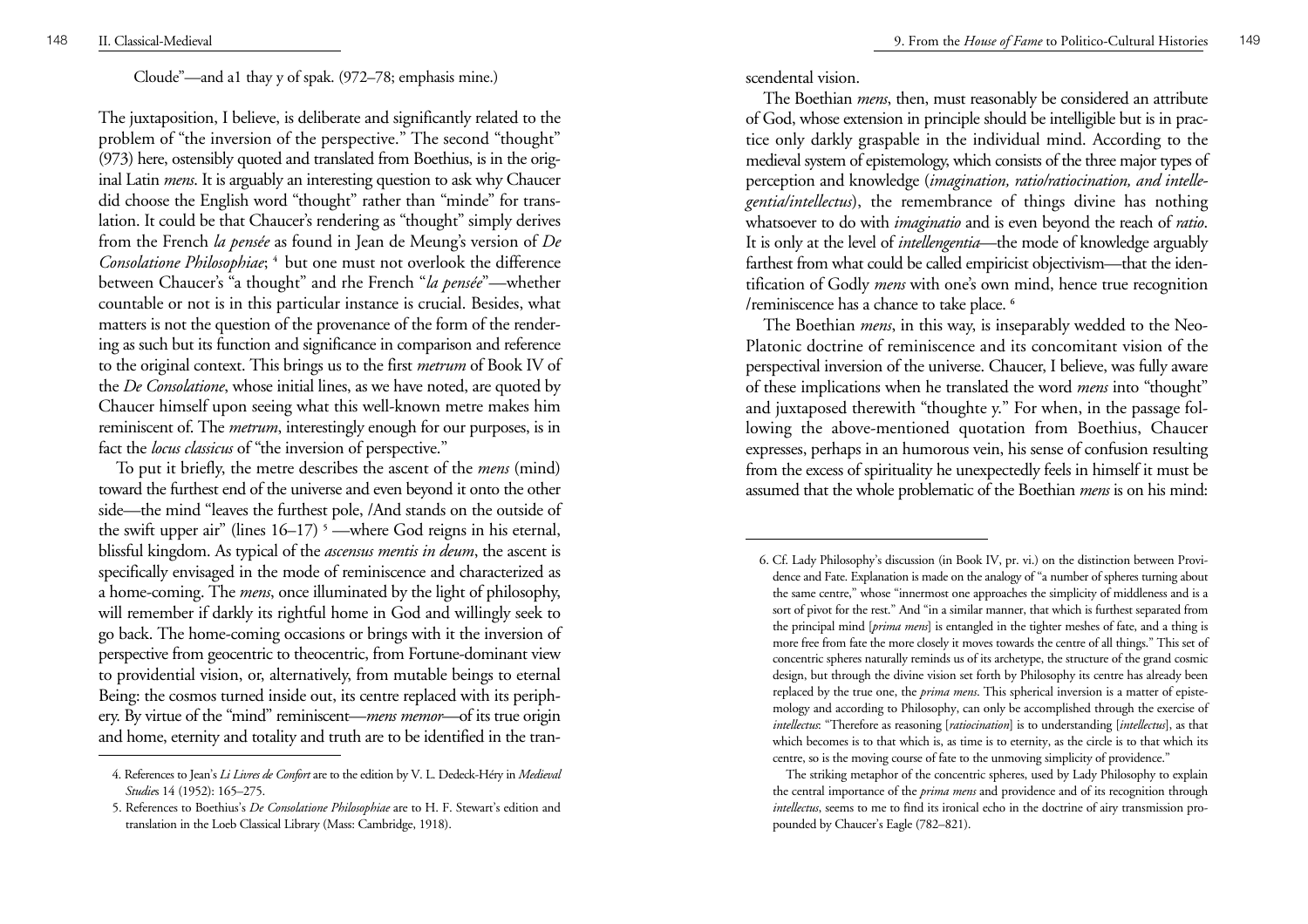"Y wot we1 y am here, But wher in body or in gost I not, ywys, but God, thou wost." *For more clere entendement Nar me never yit ysent.* (980–84; emphasis mine)

"Clere entendement," which is then sent him, i.e., to his mind or "thought," is naturally suprapersonal it is even not difficult to construe it as some perception gained through *intellegentia*, at whose level the true theocentric vision is considered to be intelligible. Put differently, his own "thought," delimited as it is by the body and its sense perception, is disturbed and attracted by the Boethian *mens*, another if totally different "thought," and to a degree infused with its spirituality. But not so far as to subvert his own personal integrity. As we have seen, in the immediately following passage (985–90) his kind of empiricist principle exerts itself subtly to engulf the transcendental vision.

This is a case of Chaucerian irony *par excellence*. The Boethian inversion of the universe is reinverted. with the result that the ultimate theocentric vision, which is to be accomplished through the *men's* recollection of and return to its true. eternal home, collapses into merely a personal view of empiricist proof. The word "thought" actually is indicative of this inversion of inversion, and it is precisely by the ironical and clever manipulation of the word "thought" that this inversion raised to the second power is worked out.

#### *II*

It thus turns out that. far from being merely a matter of translation, the Chaucerian rendering of *mens* as "thought" is concerned with the whole question of *Weltanschauung*. It has a metaphysical dimension and significance. This will be given further confirmation when we reflect on yet another version of "thought," i.e., the Chaucerian rendering of Dante's *mente*. This significant Italian word, usually interpreted and translated as "memory," stems of course from the Latin *mens*. The passage that contains another instance of "thought" appears in the proem to Book II of the *House of Fame*:

O Thought, that wrot a1 that I mette, And in the tresorye hyt shette Of my brayn, now shal men se Yf any vertu in the be To tellen al my drem aright. (523–26)

This in turn, as is well known, is ostensibly based on Dante's invocation to the Muses, Genius, and Memory at the beginning of Canto II of the *Inferno*:

O Muse, o alto ingegno, or m'aiutate; O mente, che scrivesti ciò ch'io vidi, qui si parrà la tua nobilitate. (7–9)

(O Muses, O high Genius, now help me; Memory, that has inscribed what I saw, Here be shewn thy nobleness.) **<sup>7</sup>**

The second line of the tercet, as is shown above in Chaucer's version, reads, "O Thought, that wrot al that I mette" (523). *Mente* becomes "thought" and *vidi* is replaced by "I mette" (dreamt). Nothing to my mind is more eloquent than these two changes in showing Chaucer's attitude to Dante. For, be it *mente*/*vidi* or "thought"/"mette", these pairs of words are indicative of the different visionary framework in which each poem unfolds itself. These sets of words are a symbolic expression of their respective epistemological positions. **<sup>8</sup>**

This holds true especially for the work of Dante. Pertinently drawing our attention to the importance of the function of "memory" in Dante, Peter Dronke says "For Dante the unswerving truth of his memory [i.e., *mente*] is vital, since, however much literary elaboration we may have to

<sup>7.</sup> Quotations from Dante are from *The Divine Comedy*, ed. and trans. C. S. Singleton (N. J: Princeton, 1973.

<sup>8.</sup> For the similar semantic analysis between *The Divine Comedy* and *Troilus and Crisseyde* in reference to "festa" and "feste," see my "'Hevene' in Criseyde: Dante's 'Festa' and Chaucer's 'Feste,'" in *Philologia Anglica: Festschrift for Professor Yoshio Terasawa* (Tokyo, 1988), pp. 299–305.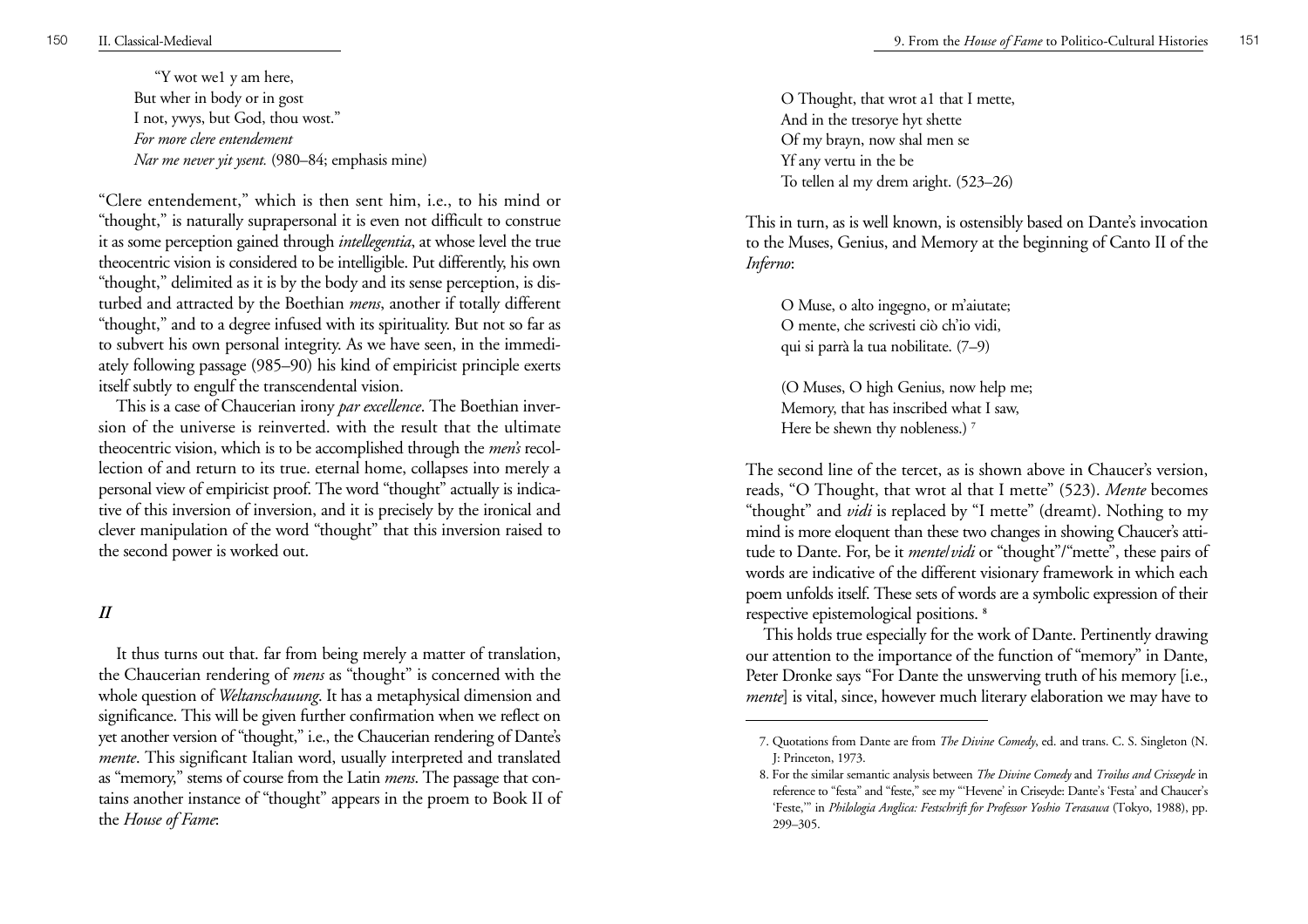reckon with, this begins from the visionary perception [i.e., *vidi*] which had ignited his mind and which it mattered to him intensely to record aright." <sup>9</sup> The emphasis on "the visionary perceptions" and "his memory"—*mente* and *vidi*—has much to do with the nature and structure of his vision, what Erich Auerbach calls "figural realism." It is in this specific mode of figural realism that Dante, a concrete historically unique individual, encounters another concrete, historically unique individual and such instances of encounter are taken to fulfil the *figurae* of the world history. "For Dante," Auerbach says, "the literal meaning or historical reality of a figure stands in no contradiction to its profounder meaning," but precisely "figures' it; the historical reality is not annulled, but confirmed and fulfilled by the deeper meaning." **10** What Dante saw in person (*vidi*), however daunting, was a certain unique historical reality a vision comparable only to those of Aeneas and St. Paul (cf. Inf., II, 31–32)—and at the same time was, without losing its unique status, in itself the fulfillment of the *figura* of divine history. That is why the *mente* and its true recording are so vital.

As we might expect, this is by no means the case with Chaucer. If he makes an invocation to "Thought," that is, "Memory," it is merely to record what he *dreamt* of ("mette"). Recording one's own dream aright may indeed have had its proper use and significance in the Middle Ages just as it may certainly have in the post-Freudian era; but a dream is one thing, and the unique grand vision is another. An inevitable comparison with Dante will suggest that Chaucer was making here an oblique but telling critique of Dante's grand vision of figural realism. What Dante saw in person from *Inferno* through *Purgatorio* or *Paradiso* culminated in "the shadow of the blessed realm (*l'ombra del beato regno*).":

O divina virtù, se mi ti presti tanto che l'ombra del beato regno segnata nel mio capo io manifesti, …

(O divine Virtue. if thou dost so far lend thyself to me, that I make manifest the shadow of

the blessed realm imprinted on my brain, …)

(*Paradiso*, Canto I, 22–24)

It is in order to express or record "the shadow of the blessed realm" which is "imprinted on [his] brain," that he makes an invocation to the *divina virtù*. The solemn invocation is a measure of the transcendental rarity of his vision. Again. Chaucer does not fail to take advantage of this passage as a subtext. When he alludes to it at the beginning of the Book III Chaucer makes full use of it for his own purposes.

And yif, devyne vertu, thow Wilt helpe me to shewe now That in myn hed ymarked ys— Loo, that is for to menen this, The Hous of Fame for to descryve… (1101–5)

The Dantesque august invocation to the *divina virtù* gears our horizon of expectation into a higher key, and we are on tiptoe to see what is *segnata nel suo capo*, what could be tantamount to "the blessed realm." There is a pause, and the pause is an eloquent indication of the bathos we are going to be given. In place of the transcendental "blessed realm" we are given "the House of Fame." The House of Fame, as we remember, situated "Betwixen hevene and erthe and see" (715), must confine itself by its nature within the boundary of the airy region; Fama's feathers are different in kind from those of Philosophy. The "blessed realm" is the total figural vision Dante actually saw in person; the *House of Fame* is essentially a mutable image Chaucer dreamt of in his dream. The difference, indicative in itself of the critical distance Chaucer seems to have taken toward Dante's vision, can hardly be overemphasized, and this critical distance. I believe, is of a piece with the mental attitude which brings him to translate *mente* into "thought."

Chaucer translated both the Dantean *mente* and Boethian *mens* equally into "thought," and put this "thought" in juxtaposition with the all-subsuming "thought" of the empiricist "I." To put both *mente* and *mens* as one and the same "thought" can be justified with reference to the former's verbal and doctrinal kinship: they share, if differently in degree, the Neo-Platonic doctrine of reminiscence as well as the same

<sup>9.</sup> *Dante and Medieval Latin Traditions* (Cambridge, 1986), p. 3.

<sup>10. &</sup>quot;Figura," in *Scenes from the Drama of European Literature* (Mass: Gloucester, 1973), p. 73.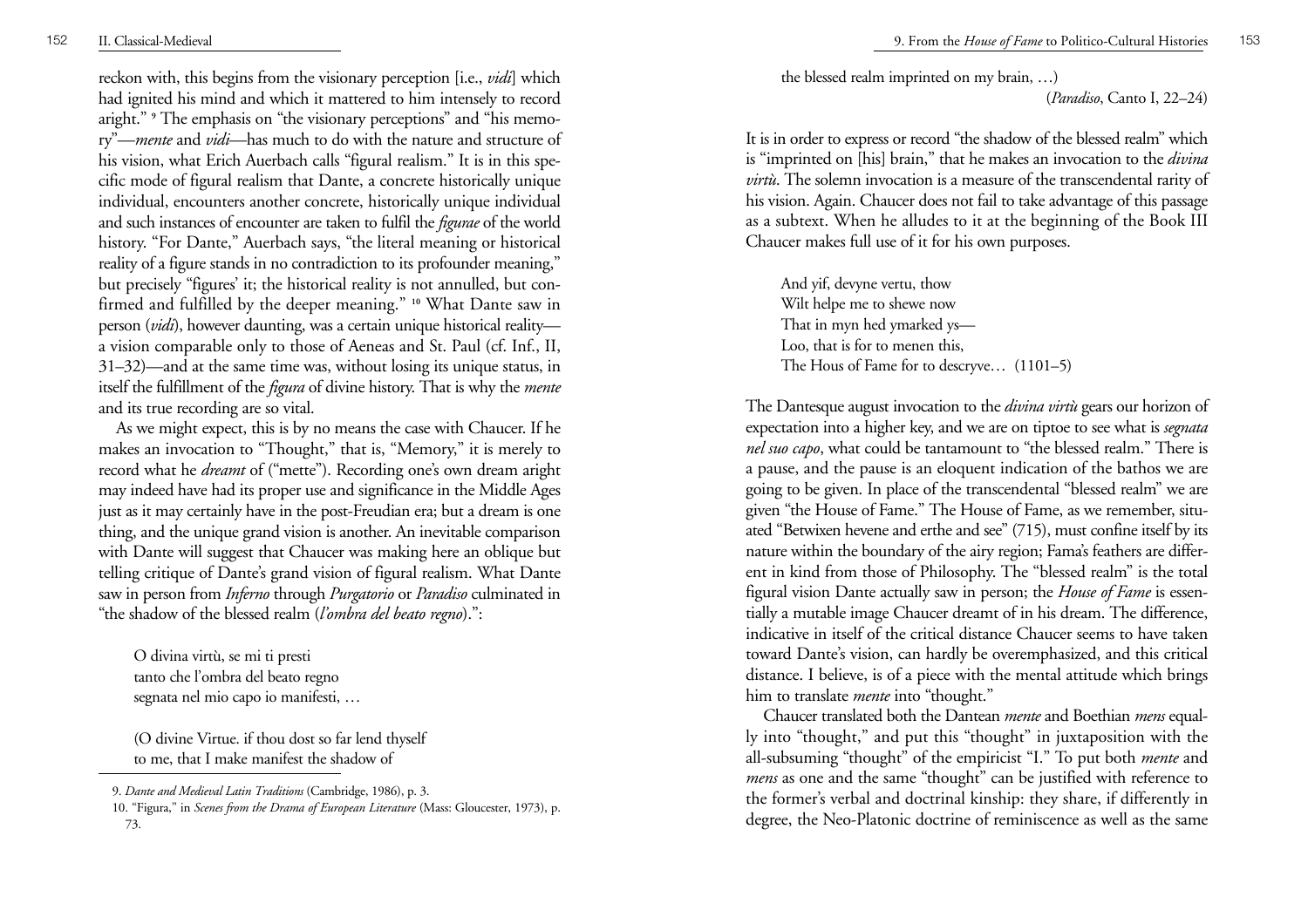verbal root. In both instances, *mens* and *mente*, it is not the case chat the subject remembers but rather that memory reminds the subject. In both the Boethian *Itinerarium mentis* and the Dantesque *Itinerario della mente* the subject is to be formed subject to the transcendental discourse of memory. Chaucer seems to have implied that both journeys were too metaphysical and high-flown for him, and should and could be rendered more down-to-earth and made subject to his own subjective proof. The Chaucerian rendering of "thought" is thus a strategy to deprive the *mens* and *mente* of their transcendental property, i.e., "memory." The strategy necessitates a whole perspectival revolution. By reversing the Boethian inversion and by replacing the Dantean "blessed realm" with the House of Fame and the House of Rumour, Chaucer sets out on a journey that entails the reversal of the transcendental. One might be tempted to say that the Chaucerian pseudo-ultimate vision, represented by the revolving house of rumour, situates itself *au-delà* de eternity. The whole upshot, eventually, is a peculiarly modern outlook, the groundless and frivolous world of Fame/Fortune/Rumour—the outlook essentially in need of foundation and authorization. **<sup>11</sup>**

### *III*

What does such an epistemological outlook have to say about matters political and cultural! In broad outline this much perhaps can be said: it is a move away from authoritarian totality and trans-cultural unity, going out toward arbitrary marginalities, uncertain particularities. What is notably lacking in this politico-cultural outlook is, in short, an authorizing apparatus which enables the "common profit" to effectuate itself,

while at the same time steering clear of facile authoritarianism, be it papal or monarchic. Such an authorizing apparatus seems to have been thinkable in theory and even available in part. I am thinking here of such instances of the republican form of elective government as Marsilio of Padua's or of the monarchical form of parliamentary representation in the English constitution. But Chaucer's concern seems to have been more foundational. And this problem, how to open up the social and political field, the "common profit," which is left by the *House of Fame* for further consideration, is precisely. I believe, what the *Parliament of Fowls* goes on to pick up for more elaboration and deliberation. **<sup>12</sup>**

Although the idea of the "common profit," as the context of the *Parliament of Fowls* clearly indicates, comes from the *Somnium Scipionis*, yet it seems worthwhile and suggestive to see the term through a Boethian filter. That it could be possible is because the *De Consolatione* virtually quotes from the *Somnium Scipionis* the very passage that deals with the thematic complex of "common profit"/"fame." Furthermore, we are fortunate enough to be able to read the passage in question, thanks to Chaucer and Jean de Meung's translations, in both medieval English and Old French.

In his amply abridged English version of the *Somnium Scipionis* at the beginning of the *Parliament of Fowls* Chaucer writes that Africanus urges Scipio to look to the "common profit" because only he who has devoted

<sup>11.</sup> J.A.W.. Bennett deals with the "thought" passages in his informative *Chaucer's Book of Fame: An exposition of "The House of Fame"* (Oxford, 1968), pp. 53–55; 90–92. He discusses, however, neither the doctrine of reminiscence nor the significance of the translated English word as such. But his overall critical assessment is in keeping with mine: referring to the Boethian *metrum* (Book IV. m.i) Chaucer spontaneously quoted while flying high, Bennett says, "Ultimately he [Chaucer] will come in thought to the soul's true country; and at this height he will see that the triumph of earthly tyrants is fleeting for they are exiled from this fair abode. This will nor be Chaucer's inference or emphasis—if he would not ape Dante, still less would he mimic the reverend Boethiu—and the realm of Fame lies far below that of Boethius's 'lord of kinges' (*regum…dominus*)" (p. 91).

In presenting Chaucer the revolutionary—in the sense that implies the perspectival inversion—or political Chaucer—in the sense in which he tries to cultivate the political sphere as against the comtemplative domain—I have little in common with B. G. Koonce's *Chaucer and the Tradition of Fame: Symbolism in "The House of Fame'* (N.J: Princeton, 1966). Koonce contends that "ultimately, it is in the light of the allegorical meanings and techniques common to both the *Comedy* and the *House of Fame* that we must assess the nature and significance of Chaucer's use of Dante. Once we have done so, it should become apparent that the importance of his imagination lies not in the outward rhetorical features of the *Comedy* but in those inward patterns of structure and meaning which point to the Christian content of his own vision" (p. 10). I believe, however, that Chaucer's vision differs not in degree but in kind from Dante's, which is, as we have argued, uniquely distinguished by "figural realism." It is a reductionism, if respectable, to produce meaning in reference to "the Christian content," and, I believe, it is precisely against such way of seeing things that Chaucer makes imaginative endeavours in the *House of Fame*.

<sup>12.</sup> My paper "Libidinous Dissemination in Chaucer," which I read at the Seventh International Congress of the New Chaucer Society (8 August 1990, Canterbury) deals with these and related issues in the *Parliament of Fowls*.